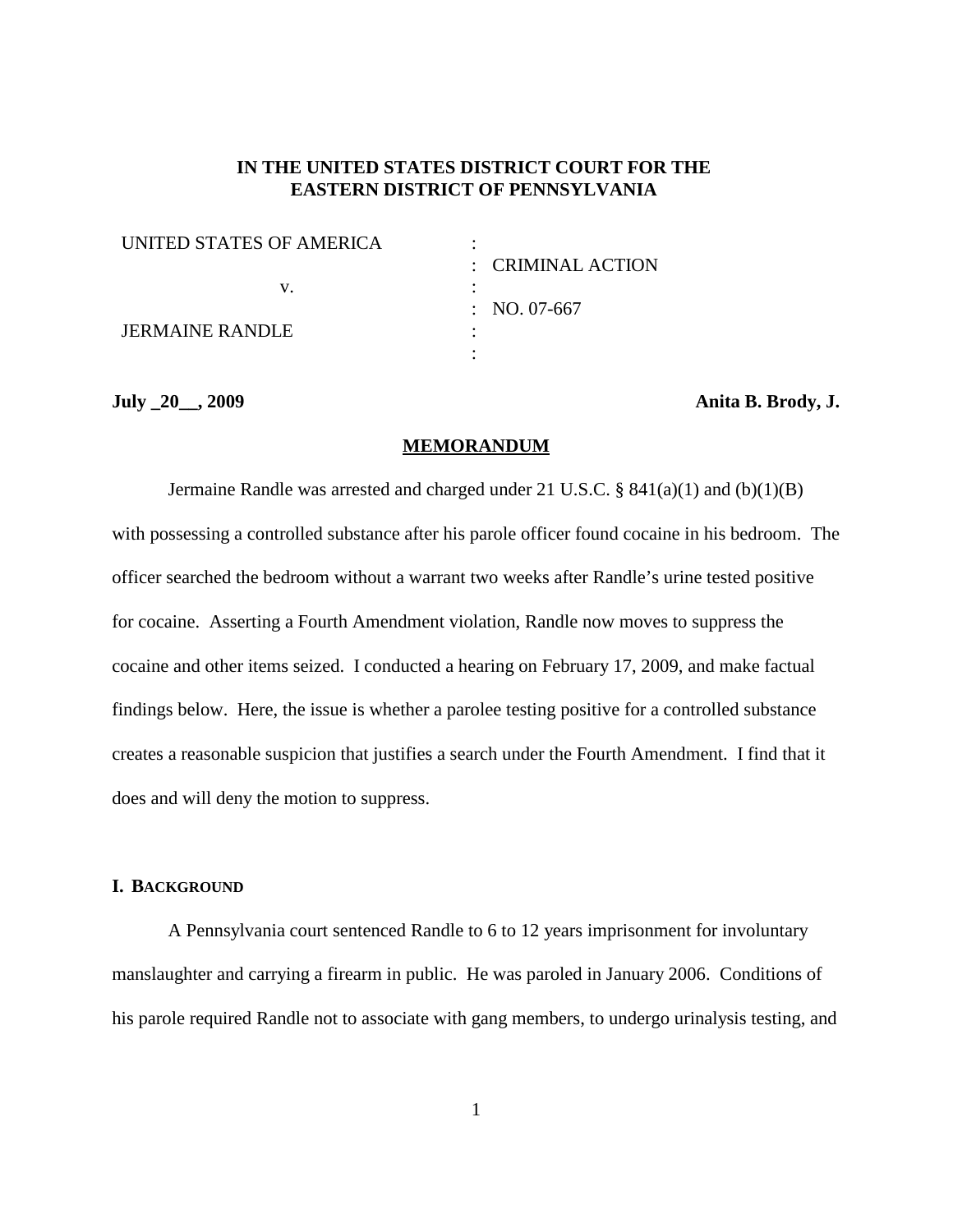to receive treatment for anger management and drug and alcohol abuse. (Gov.'s Ex. 1.) He also had to work with his parole officer Frontis Cue. (Supp'n Hr'g Tr. 21-22, Feb. 17, 2009.)

Randle lived at his mother's house after being released. His mother signed a waiver that stated: "I understand that Parole Supervision Staff has a right to search the residence at anytime when reasonable suspicion exists that parole has been violated." (Gov.'s Ex. 3.) For six months, Randle went to an outpatient drug treatment facility twice a week. (Hr'g Tr. 79.)

Randle and Cue had a meeting scheduled for October 3, 2006. When Randle arrived for this meeting, another officer gave Randle a urine test. (Hr'g Tr. 22-23, 48.) Two days later, the urinalysis result came back positive for cocaine. Specifically, the urinalysis showed 203 nanograms of cocaine metabolites (byproducts of cocaine metabolizing in the body) per milliliter of urine ("ng/mL"). This was just over the threshold amount of 150 ng/mL used to screen for cocaine use. (Gov.'s Ex. 4.)

Based on the positive urinalysis, Cue concluded that Randle violated a parole condition. 1 (Hr'g Tr. 27.) Their next meeting was scheduled for October 17, 2006. (Hr'g Tr. 29, 78.) Cue planned to detain Randle when he arrived for that meeting and then to search his mother's house for evidence of more violations. (Hr'g Tr. 67.)

On October 17, 2006, Randle drove his mother's van to the parole office. He passed through a metal detector, and Cue took him back to Cue's office.<sup>2</sup> After they exchanged

<sup>&</sup>lt;sup>1</sup> Cue testified that a result of 203 ng/mL (much lower than when someone has just relapsed) meant that Randle was handling cocaine. (Hr'g Tr. 27-28.) Cue later admitted that it could also mean that Randle used cocaine about five days before being tested. (Hr'g Tr. 73-74.)

 $2^{\circ}$  Cue testified that his encounter with Randle occurred differently. According to him, Cue asked Randle at the metal detector where his keys were, Randle responded that he had walked, Cue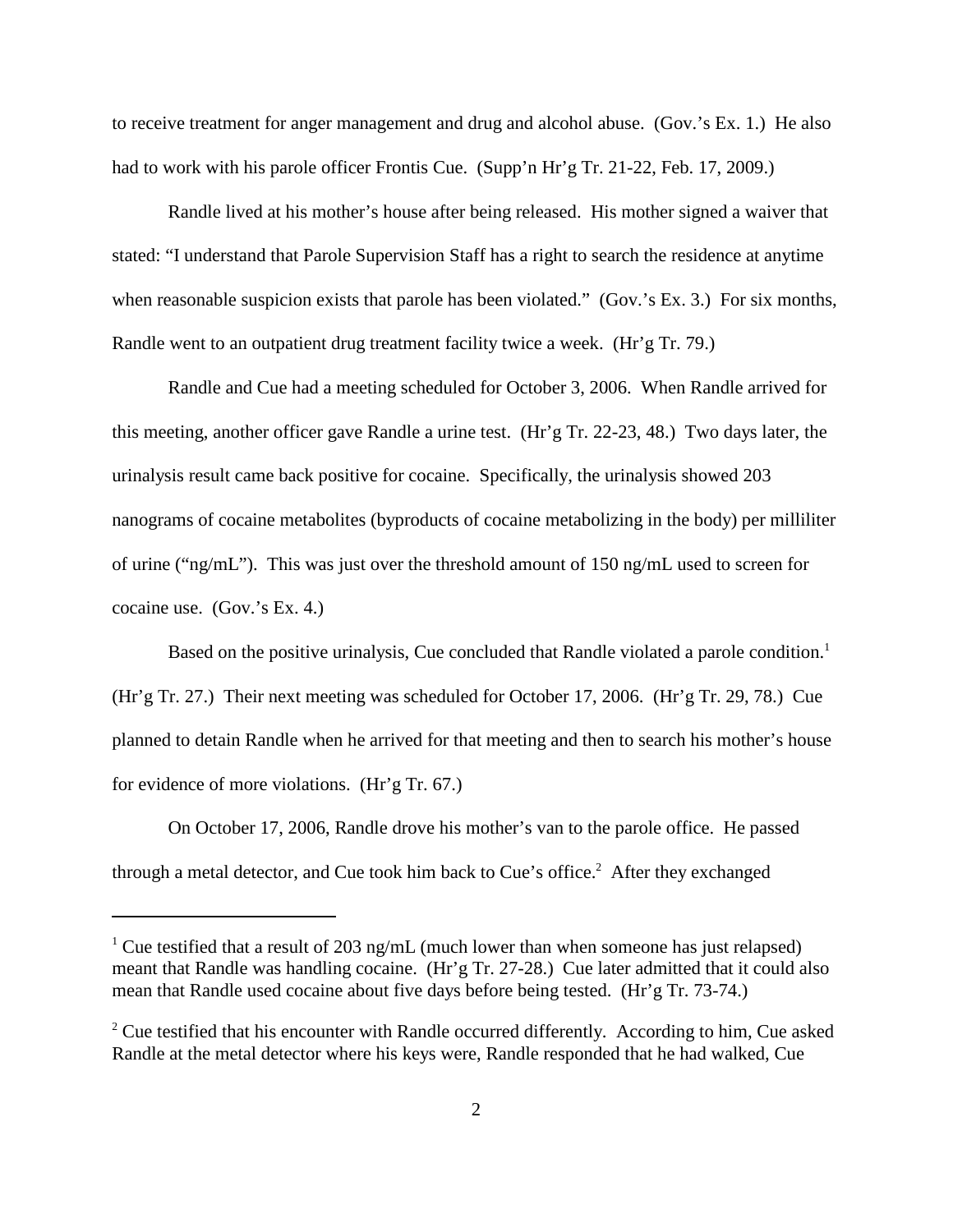greetings, Cue spoke into his walkie-talkie, officers entered the room, Cue had Randle stand up and turn around, and Cue handcuffed him. Cue asked Randle if anyone was at his mother's house, and Randle answered "no." After calling the house to confirm, Cue placed Randle in a holding cell. About 30 minutes later, Cue returned for keys to the van. Randle told him where they were inside the van. (Hr'g Tr. 79-80.)

Cue and other officers searched the van without a warrant. Underneath a seat they found a small club-like weapon called a "slapjack."3 (Hr'g Tr. 34, 65.) Cue asked Randle about it, and Randle said that it was his mother's. (Hr'g Tr. 35.) Cue and other officers then went to her house without obtaining a warrant. Cue called inside with no answer. Then they entered and went directly to Randle's bedroom. There Cue found a mask, a metal chain, brass knuckles, and several alligators inside a terrarium. He also found plastic baggies containing cocaine. (Gov.'s Ex. 5; Hr'g Tr. 37.) At this point, Cue called the police for assistance.

Police officers came to the house and seized the weapons and cocaine. Randle was arrested that afternoon. He was later indicted on one count of possessing with intent to distribute five or more grams of cocaine in violation of 21 U.S.C. §  $841(a)(1)$ , (b)(1)(B). Randle now moves to suppress the slapjack and everything seized from his bedroom.

cajoled him by saying "this is me you're talking to," and then Randle confessed to lying. (Hr'g Tr. 32.)

<sup>&</sup>lt;sup>3</sup> Cue testified that possessing a slapjack was a parole violation for Randle (Hr'g Tr. 34), but the parole conditions do not prohibit Randle from possessing weapons other than ammunition, bullet casings, cartridges, gunpowder, and explosive devices (Gov.'s Ex 2).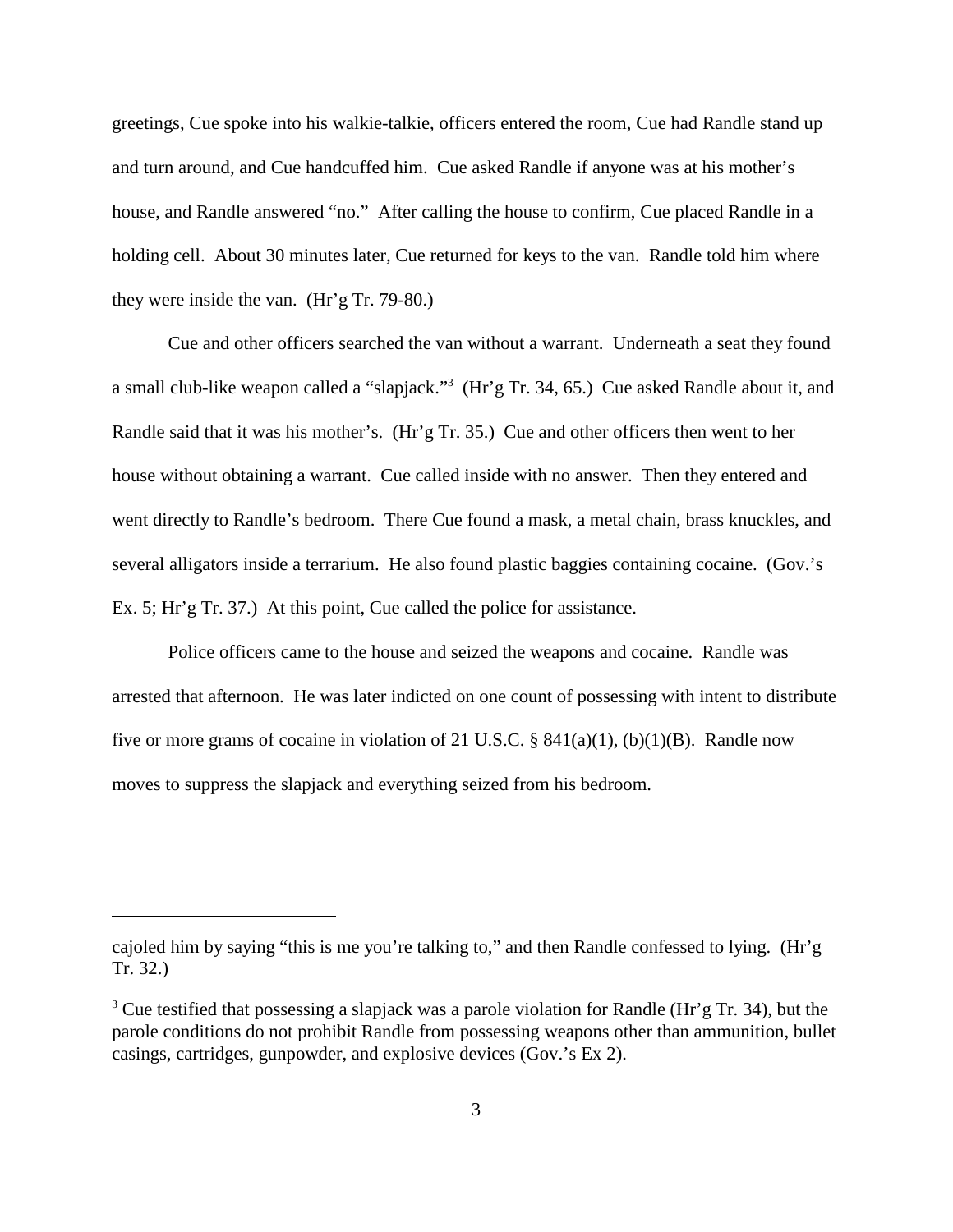## **II. DISCUSSION**

Randle asserts that the searches violated his Fourth Amendment guarantee against "unreasonable searches and seizures." U.S. Const. amend. IV. Interpreting the word "unreasonable," the Third Circuit has concluded that "a parolee's car or home can be searched on the basis of reasonable suspicion alone." U.S. v. Baker, 221 F.3d 438, 443-44 (3d Cir. 2000). The Supreme Court defined "reasonable suspicion" in Terry v. Ohio, 392 U.S. 1 (1968), stating that it requires "specific and articulable facts which, taken together with rational inferences from those facts, reasonably warrant that intrusion." Id. at 21. The Court explained that "it is imperative that the facts be judged against an objective standard: would the facts available to the officer at the moment of the seizure or the search warrant a man of reasonable caution in the belief that the action taken was appropriate?" Id. at 21-22 (internal quotation marks omitted). Later in U.S. v. Arvizu, 534 U.S. 266 (2002), the Court explained that courts determining reasonable suspicion "must look at the totality of the circumstances of each case to see whether the … officer has a particularized and objective basis for suspecting legal wrongdoing." Id. at 273 (internal quotation marks omitted).

The government alleges various facts supporting a reasonable suspicion. Apart from the positive urinalysis, however, I find these allegations not credible. Therefore, the issue becomes whether a positive urinalysis alone creates a reasonable suspicion that justifies searching a parolee's car or residence. I will find that it does.

#### **A. Witness Credibility**

The government alleges that Cue had a reasonable suspicion because Randle tested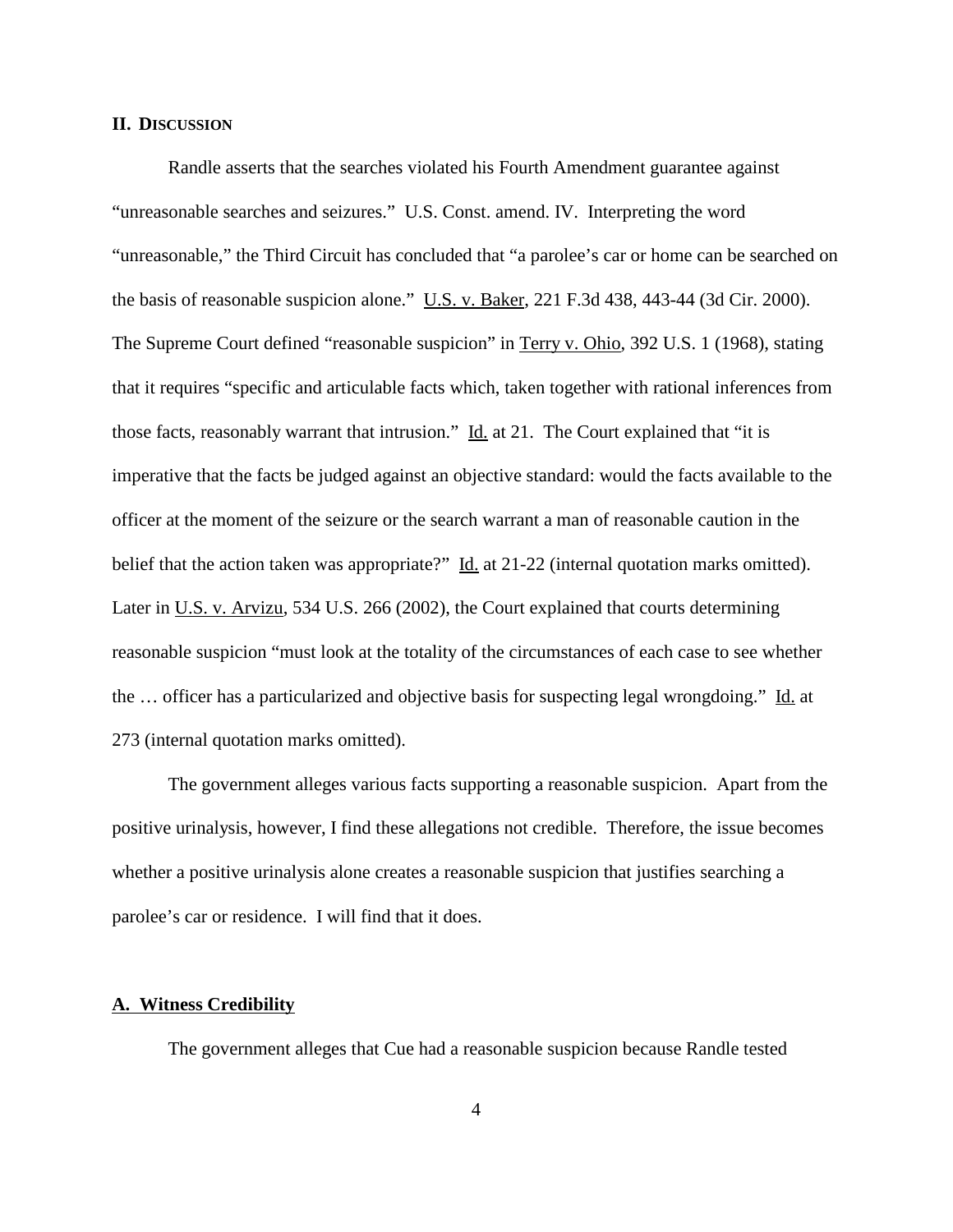positive for cocaine, had been involved with drug distribution, and lied to Cue during the October 17 meeting.<sup>4</sup> (Gov.'s Resp. 7.) Randle admits testing positive for cocaine but denies the other allegations. Cue testified about these allegations during the hearing on February 17, 2009, but I found him not credible. He could not remember critical events, contradicted himself on major issues, and often hedged or dissimulated to escape hard questions.

First, Cue could not remember when Randle was paroled. (Hr'g Tr. 11.) His immediate inability to remember something so basic prompted the following bench conference with the Assistant U.S. Attorney Joseph Lisa:

| THE COURT: | Mr. Lisa $-$                                |
|------------|---------------------------------------------|
| MR. LISA:  | Yes, Your Honor.                            |
| THE COURT: | — have you reviewed this with this witness? |
| MR. LISA:  | Yes, I have, Your Honor.                    |
| THE COURT: | You have?                                   |
| MR. LISA:  | Yes, Your Honor, on two occasions.          |
| THE COURT: | What? Okay.                                 |

(Hr'g Tr. 11.) Despite having supervised Randle for eight months, Cue also could not remember the crime for which Randle was paroled. (Hr'g Tr. 12.)

Next, Cue flatly contradicted himself regarding the October 3, 2006, meeting. He first testified that he himself gave Randle a urine test, but later, Cue testified that another officer gave the test. (Hr'g Tr. 22-23, 48.) Cue even noted why his story changed, namely, because Cue spotted the other officer's name on the urinalysis report. (Hr'g Tr. 48-49.) A more candid witness would have admitted from the beginning that he could not recall who gave the test.

<sup>&</sup>lt;sup>4</sup> The government also cites the slapjack Cue found, but making this discovery a basis for reasonable suspicion puts the cart before the horse. I am assessing whether the search leading to this discovery was lawful.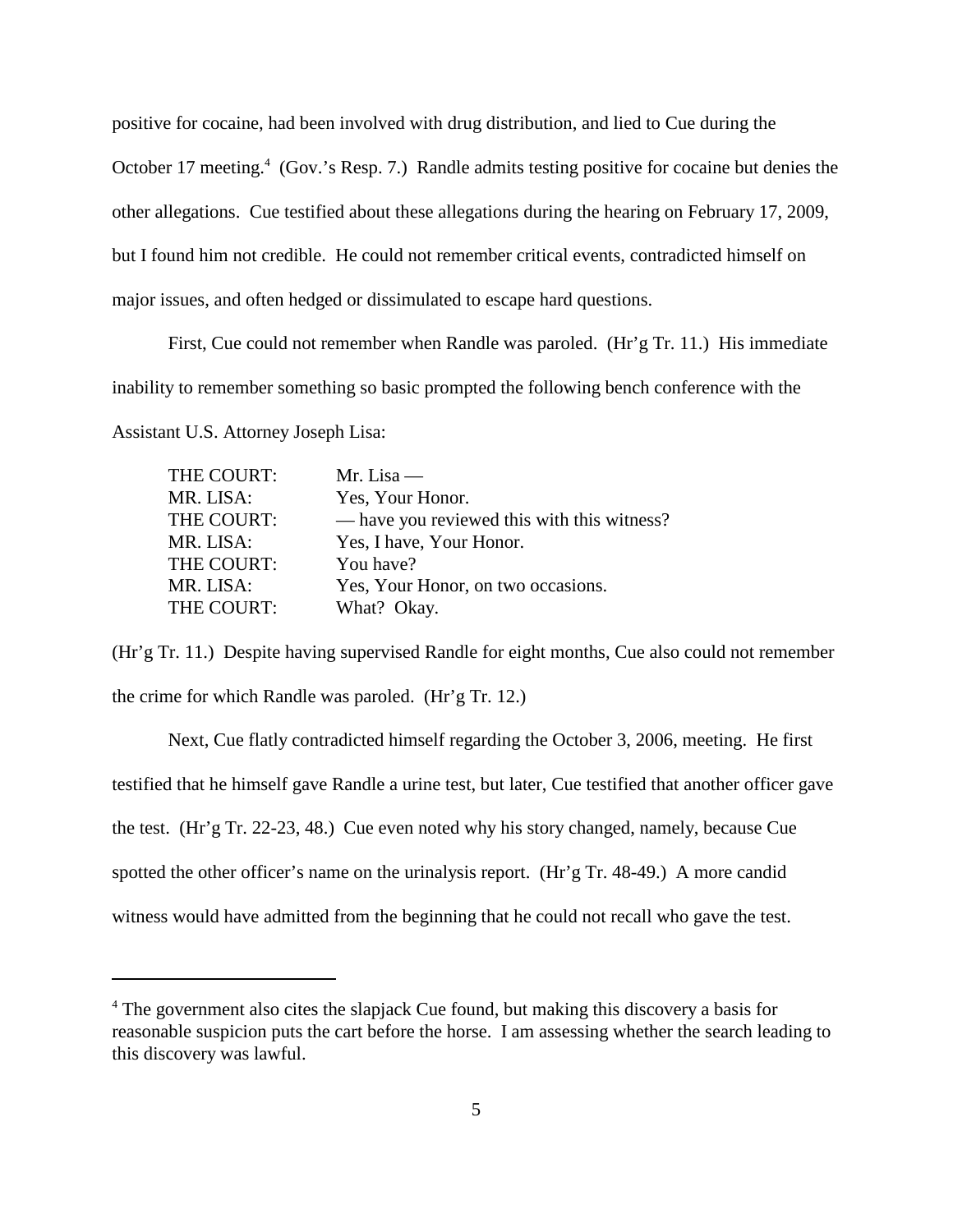Cue's testimony about getting the urinalysis result on October 5, 2006, also had holes.

Under the heading "Testimony of State Parole Agent Frontis Cue," the government's brief alleged that upon receiving the urinalysis report Cue immediately contacted Randle to schedule the October 17 meeting. (Gov.'s Resp. 3.) But Cue said the opposite when he testified. (Hr'g Tr. 29-31, 51.) When asked where Lisa got his information, Cue speculated that Lisa might have gotten it from him and then chafed: "I don't remember every conversation and everything that went over." (Hr'g Tr. 51-52.)

Next, Cue showed a dishonest bias when he testified about the urinalysis result. Initially, Cue testified that a metabolite level of 203 ng/mL meant that Randle was handling cocaine. 5

<sup>5</sup> This opinion testimony seems inadmissible under Federal Rule of Evidence 701 because Cue was not certified as an expert witness under Rule 702, but Randle never objected. Rule 701 prohibits a lay witness from offering "opinions or inferences … based on scientific, technical, or other specialized knowledge within the scope of Rule 702." Fed. R. Evid. 701(c). In other words, lay testimony must "result[] from a process of reasoning familiar in everyday life" and not "from a process of reasoning which can be mastered only by specialists in the field." Fed. R. Evid. 701 advisory committee's note (internal quotation marks omitted). "Testimony based solely on a person's special training or experience is properly classified as expert testimony, and therefore it is not admissible under Rule 701." Compania Administradora v. Titan Intern'l, Inc., 533 F.3d 555, 561 (7th Cir. 2008). This includes testimony about an opinion reached during a parole officer's investigation. See U.S. v. Garcia, 413 F.3d 201, 216 (2d Cir. 2005) (holding that a law enforcement agent may not testify about an opinion reached during his investigation "if the agent's reasoning process depended, in whole or in part, on his specialized training and experience"). Cue's testimony here does not "result[] from a process of reasoning familiar in everyday life" but instead requires special expertise on how the human body receives and metabolizes cocaine. Fed. R. Evid. 701 advisory committee's note (internal quotation marks omitted). Cue also testified that his opinion was based on his special experience as a parole officer. (Hr'g Tr. 27-28.) His testimony thus seems inadmissible. See Hirst v. Inverness Hotel Corp., 544 F.3d 221, 227 (3d Cir. 2008) (holding that a lay witness could not offer opinion testimony that required technical or specialized knowledge of what security measures could or should have been taken to prevent a crime); Grace United Methodist Church v. City of Cheyenne, 451 F.3d 643, 669 (10th Cir. 2006) (holding that a lay witness could not opine about whether something constituted a compelling state interest because it required legal expertise). Regardless, I allowed the testimony because Randle never objected.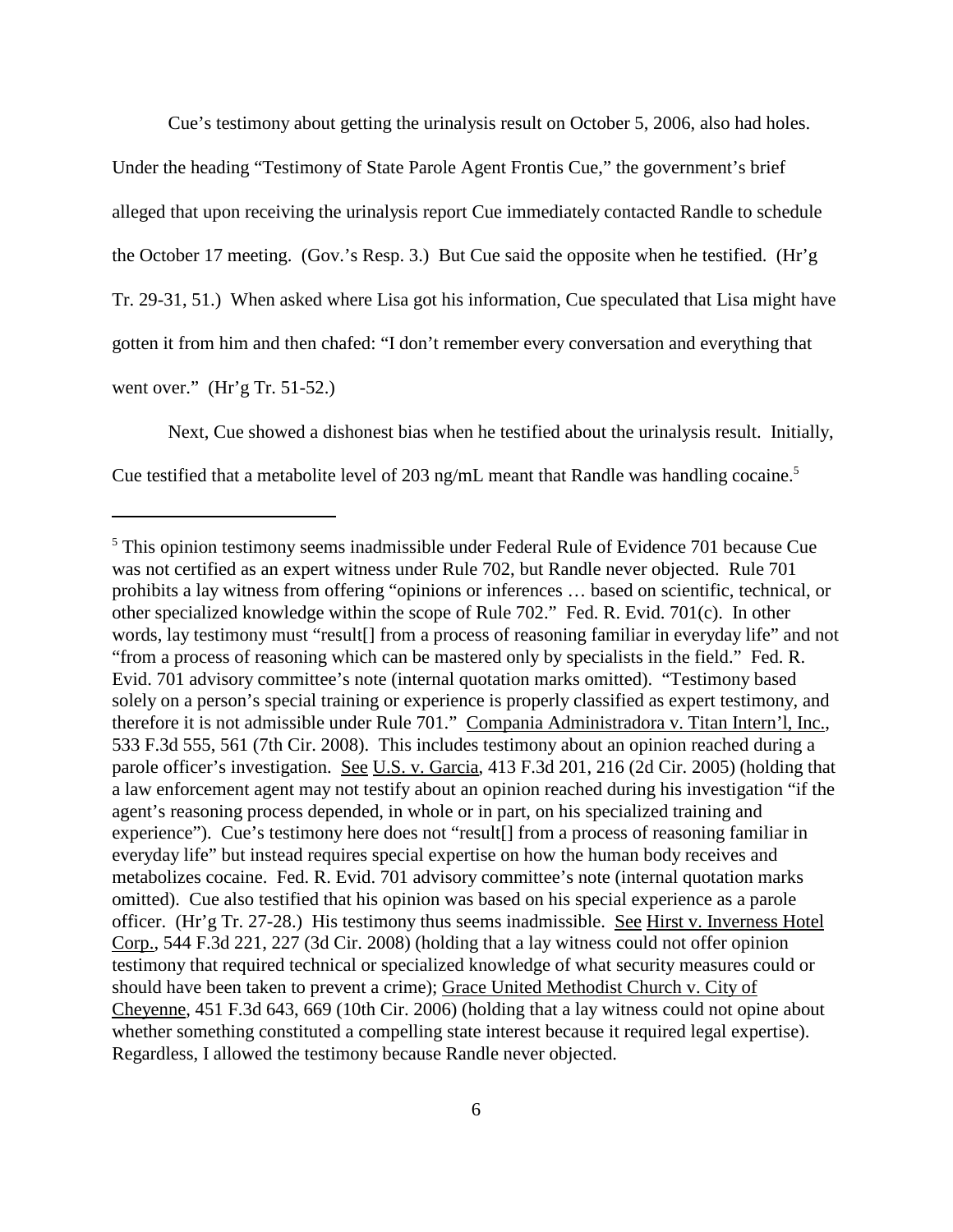(Hr'g Tr. 27.) But when asked whether it could also mean that Randle ingested cocaine around five days before being tested, Cue testified as follows:

- A: He could have ingested it, but in this situation, he didn't.
- Q: And how do you know that?
- A: Because we went to his house and found the narcotics.
- Q: Oh, but you didn't know that at the time?
- A: No.

(Hr'g Tr. 73-74.) This suggests that Cue's testimony about his suspicion of Randle handling cocaine was biased by what Cue later found during his search. He never explained why the urinalysis result implied to him handling instead of ingestion of cocaine that almost fully metabolized before the test. The most plausible explanation is that handling best conformed to his discovery of packaged cocaine in Randle's bedroom.

Cue also exhibited a faulty memory regarding the crucial October 17, 2006, meeting. To begin with, Cue could not remember the date of this meeting, even though this was when his controversial search occurred. (Hr'g Tr. 29.) Furthermore, the government's brief alleged that at the October 17 meeting Randle pulled keys from his pocket (Gov.'s Resp. 3), but Cue testified that Randle was not carrying keys (Hr'g Tr. 32-34, 53). When confronted with this, Cue vacillated for a moment and concluded: "I really don't remember if they was in the pocket or in the vehicle." (Hr'g Tr. 53-54.)

Next, Cue's most problematic testimony concerned Randle's criminal history. The government's brief alleged that, at some point, Cue learned of Randle being an "enforcer" for a drug organization. (Gov.'s Resp. 10.) Over the course of cross-examination, Cue came up with three separate stories to justify this allegation. Far from an honest recollection, this testimony was like a hunt for the best excuse. First, Cue stated that Randle had confessed to him being an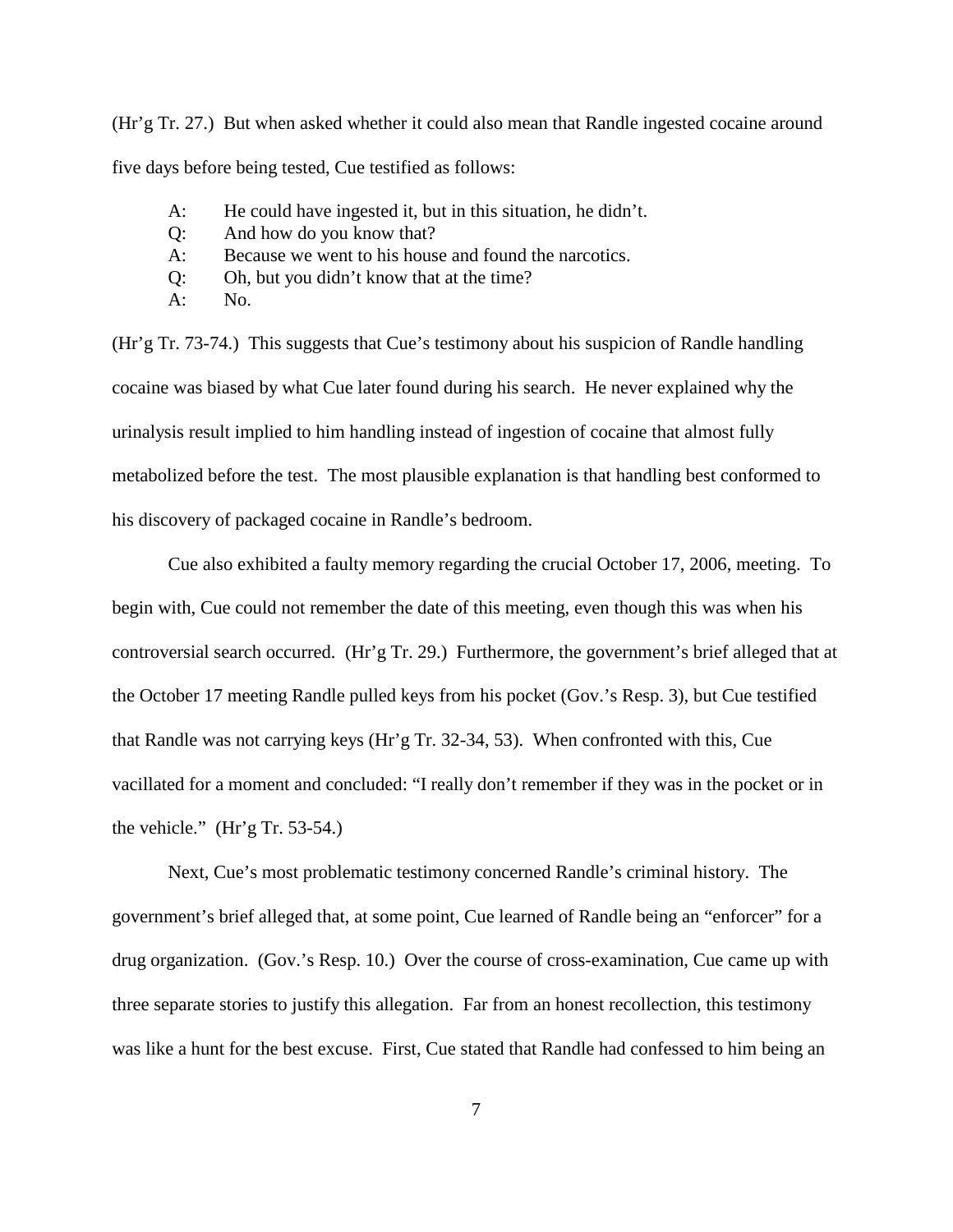enforcer. (Hr'g Tr. 60.) Second, Cue stated that, actually, his suspicion of Randle's connection to illegal drugs came from Randle having a parole condition that barred him from associating with co-defendants or gang members.<sup>6</sup> (Hr'g Tr. 60-63.) Third, correcting himself again, Cue said that he learned of Randle being an enforcer by reading about his offense, which Cue said involved "a fight on the corner between two people … arguing over drugs or something." (Hr'g Tr. 63.)

Flustered, Cue finally recanted his first and third explanations: "The only thing I did was, I read the file, I read the release orders and I formed my position on how I was going to handle Mr. Randle." (Hr'g Tr. 64.) Cue then spilled the true reason for the government's allegation: "So when — when you — when you say enforcer, then I gotta go back to the things that I found in that bedroom, brass knuckles, an —" (Hr'g Tr. 64.) Revealing the same dishonest bias mentioned before, this testimony indicates that the weapons discovered in Randle's bedroom are what inspired the allegation that Randle had been an enforcer.

Cue's testimony on this topic ended with a blatant contradiction. As mentioned, he initially testified that Randle had confessed to him being an enforcer for a drug organization. The testimony was as follows:

- Q: Now, what what about his file or what in his file led you to believe that he [Randle] had been involved in drug use for — or sales?
- A: As I said before, we communicated. I've been working them streets for a while, and I knew some of the history that was not in the file and relating back to his original charge where he was the muscle man for a

<sup>&</sup>lt;sup>6</sup> The parole condition states: "YOU SHALL NOT DIRECTLY OR INDIRECTLY HAVE CONTACT OR ASSOCIATE WITH THE CO-DEFENDANT(S), GANG MEMBERS FOR ANY REASON." (Gov.'s Ex. 1.) Cue misquoted the condition as stating: "You are not directed to have any contact with any gang or drug affiliation members." (Hr'g Tr. 62-63.)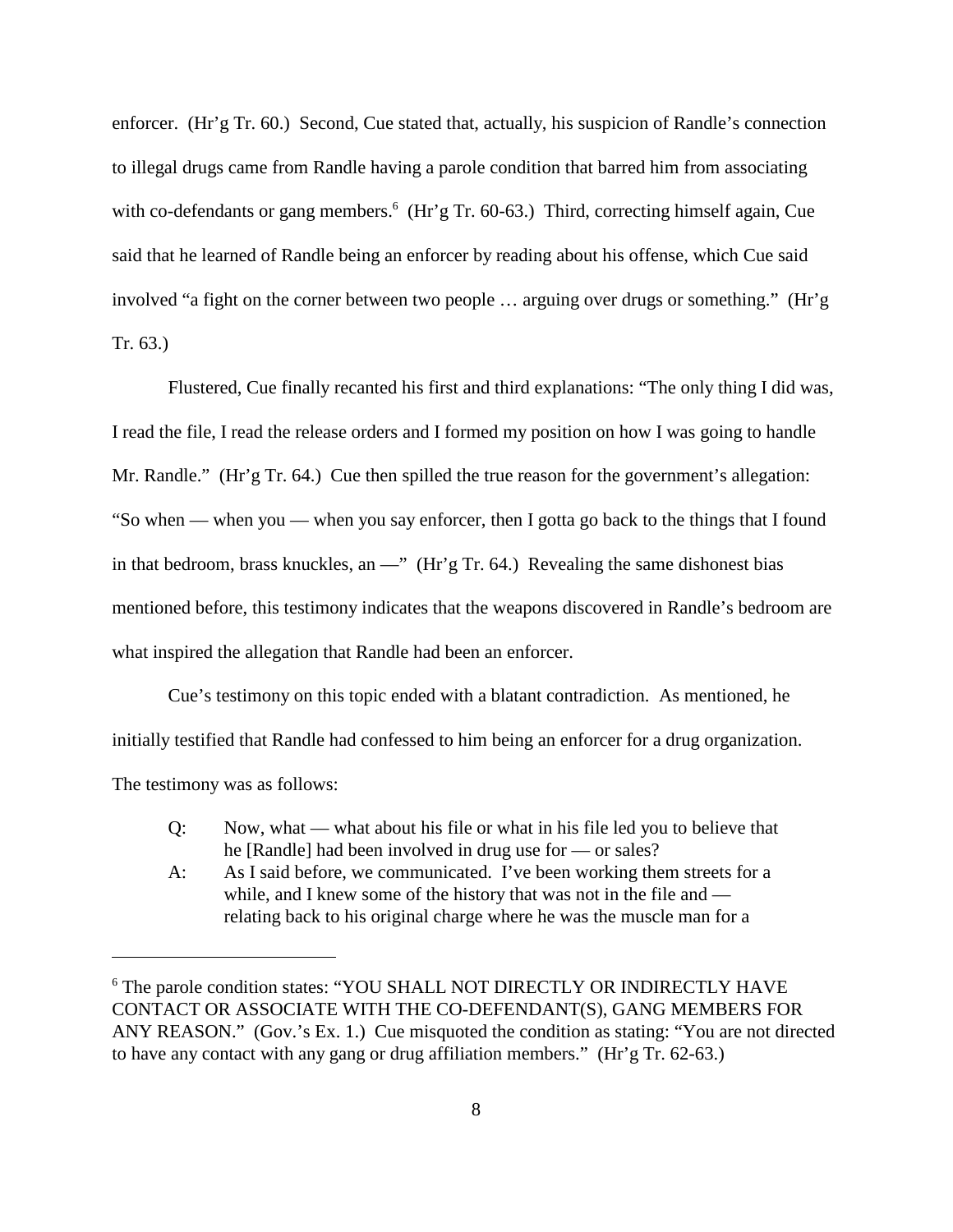drug corner, and we had this conversation, me and him.

- Q: So you had a conversation with Mr. Randle where you you believe you discovered that he was a muscle man for a drug dealer, is that correct?
- A: Yes, sir.

(Hr'g Tr. 60.) Minutes later, Cue made a complete U-turn. When asked again whether he

believed that Randle had been an enforcer, Cue hedged and finally testified as follows:

- Q: … And so you never had a conversation with Mr. Randle where he told you he was the muscle man for a drug organization?
- A: No, he wouldn't tell me that.

(Hr'g Tr. 65.)

Finally, Cue contradicted himself on the central issue—the reason why he conducted the

search. Cue initially testified that Randle was detained because he lied about driving to the

meeting, and that Cue decided to search the house only after finding a weapon in the van. (Hr'g

Tr. 32-35.) But later, Cue testified as follows:

- Q: … So you didn't already have in your mind when Mr. Randle came to your office on the 17th that you were going to detain him and search his home?
- A: For that hot urine, yes, I did.
- $Q:$  So you just the hot urine alone was what your plan was essentially — when he comes in, we're going to detain him and then we're going to search his house, is that right?
- A: That's correct.

(Hr'g Tr. 67.) Cue thus contradicted himself regarding his reason for the search. In context, his

testimony shows that Cue wanted to invent more justification for his search than actually existed

on October 17, 2006.

For the reasons stated above, I find that Cue's testimony was not credible on all matters.

See Lambert v. Blackwell, 387 F.3d 210, 256 (3d Cir. 2004) (approving "the common jury

instruction known as the 'falsus in uno, falsus in omnibus' charge, which provides: 'If you find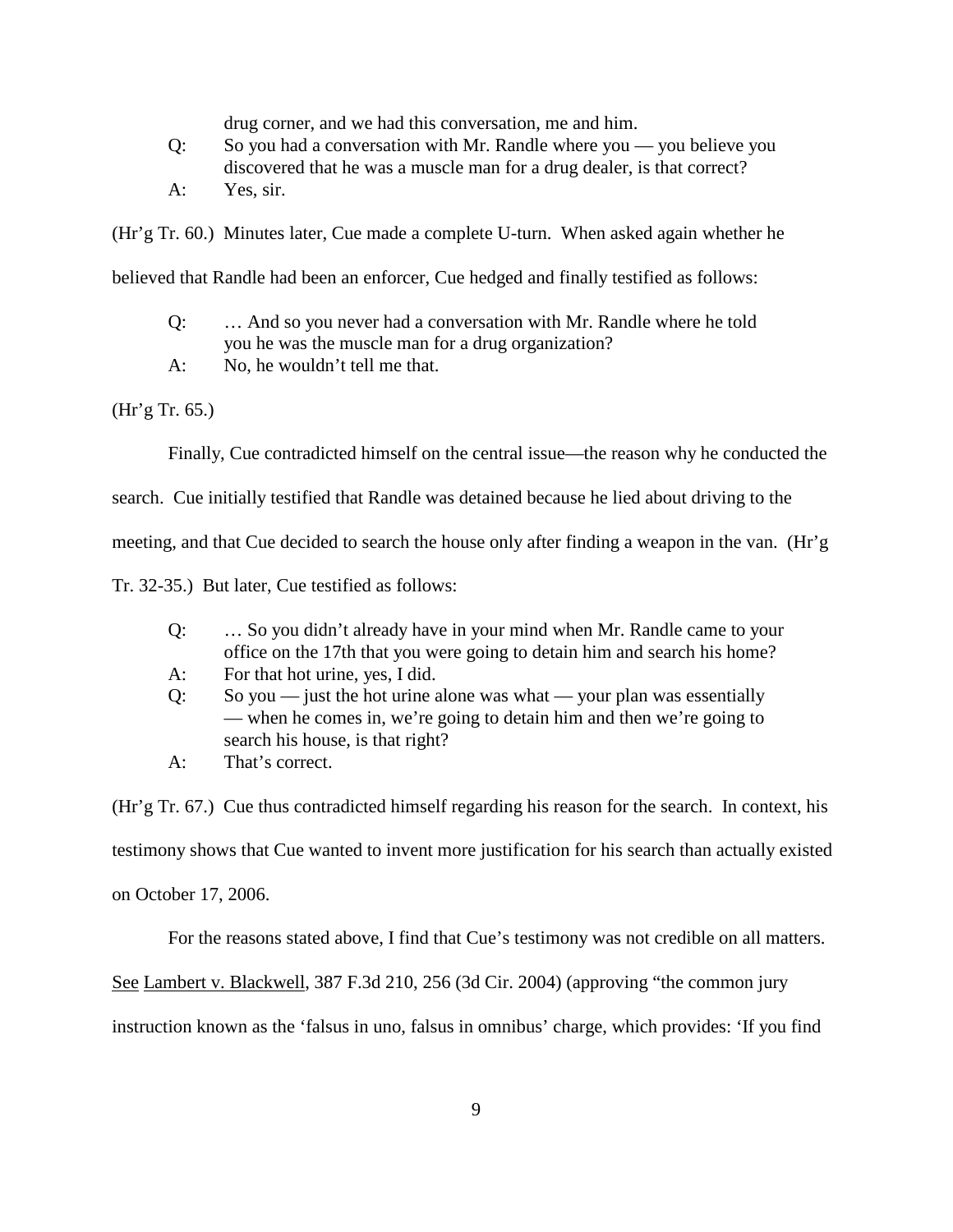that any witness testified falsely about any material fact, you may disregard all of his testimony, or you may accept such parts of it as you wish to accept and exclude such parts of it as you wish to exclude'"). Therefore, I am rejecting all allegations supporting reasonable suspicion other than the positive urinalysis, which Randle admitted.

## **B. Positive Urinalysis**

At this point, the issue is whether a positive urinalysis alone creates a reasonable suspicion that justifies searching a parolee's car or residence. Courts agree that when a probationer or parolee tests positive for using illegal drugs, this supports a reasonable suspicion to search his residence. See U.S. v. Becker, 534 F.3d 952, 956-57 (8th Cir. 2008) (finding reasonable suspicion when a probationer tested positive for illegal drug use, failed to attend drug treatment, and violated probation to visit his girlfriend); U.S. v. Eggleston, 243 Fed. Appx. 715, 718 (3d Cir. 2007) (a persuasive non-binding opinion finding reasonable suspicion when a parolee tested positive twice for cocaine, other parolees said that he was selling drugs, and the parolee was seen riding a new motorcycle although not gainfully employed, even though he also tested negative twice for cocaine); U.S. v. Trujillo, 404 F.3d 1238, 1244-45 (10th Cir. 2005) (finding reasonable suspicion when a parolee tested positive for illegal drug use, police told his parole agent that the parolee was being investigated for drug distribution, and the parolee refused a second drug test).

Furthermore, testing positive for cocaine clearly implies that a person might possess cocaine for future ingestion or distribution. Cf. U.S. v. Wingfield, 206 Fed. Appx. 208, 210 (3d Cir. 2006) (also a persuasive non-binding opinion finding that reasonable suspicion justified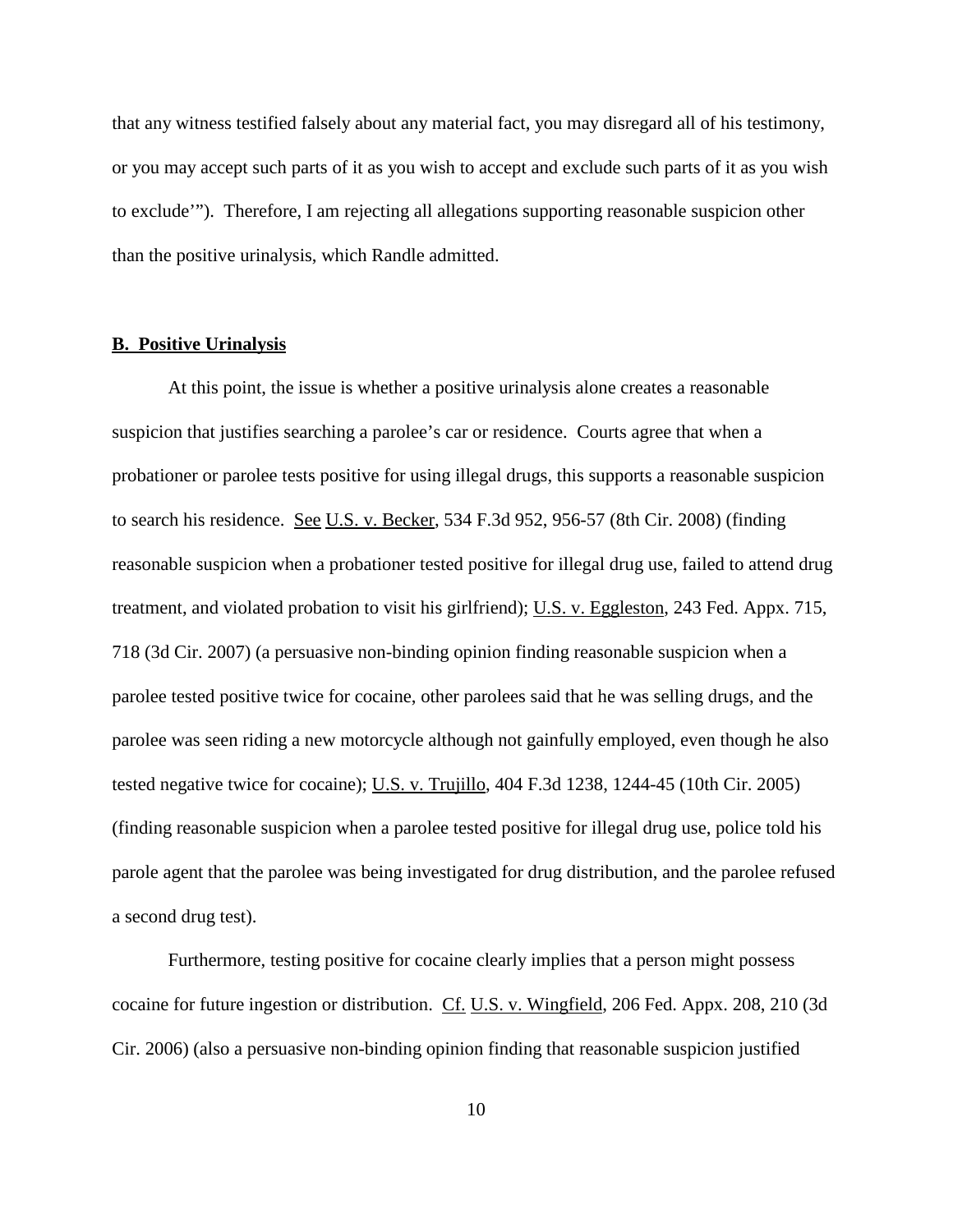searching a parolee's car when the parole agent witnessed the parolee wearing a mobile-phone clip on his belt and confirmed that possessing a mobile phone violated parole). For these reasons, the positive urinalysis created a reasonable suspicion justifying Cue's searches.

# **III. CONCLUSION**

The government alleged various facts supporting a reasonable suspicion, but only the positive urinalysis result was credible. However, I found that a positive urinalysis alone creates a reasonable suspicion that justifies searching a parolee's car or residence. Therefore, I will deny the motion to suppress.

s/Anita B. Brody

ANITA B. BRODY, J.

\_\_\_\_\_\_\_\_\_\_\_\_\_\_\_\_\_\_\_\_\_\_\_\_\_\_